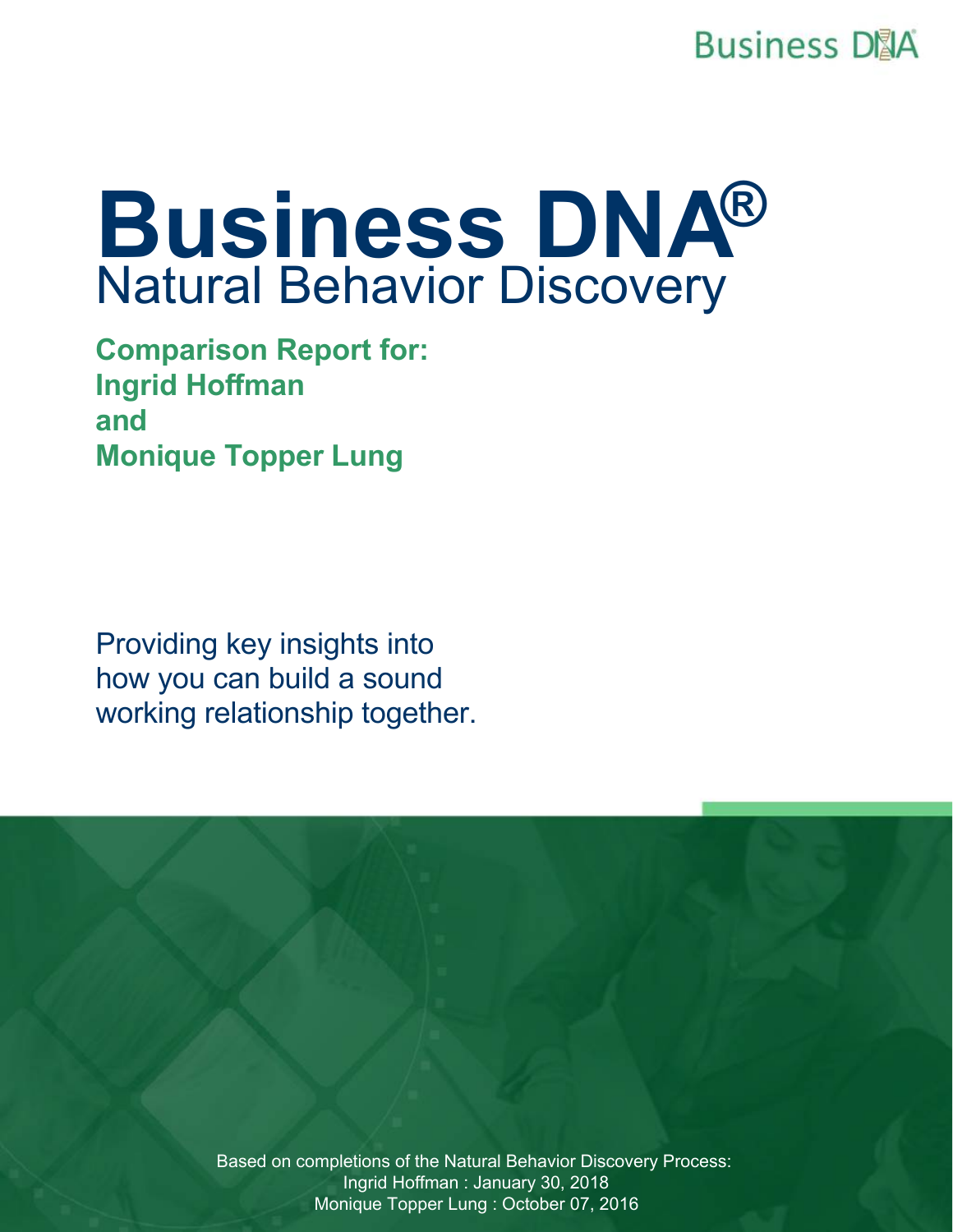#### **Introduction**

We have prepared this Comparison Report based on each of your unique strengths and struggles and your DNA Natural Behavior Styles being "Initiator" for Ingrid and

"Engager" for Monique.

The goal is to provide specific insights into how you will each operate in a workplace environment. For your teammate or leader, this information will provide more guidance on how to manage your expectations and how to best interact with you.

We have provided a graph on the next page which shows your different behavioral profile factor scores upon which this report is based. To review the detailed differences and/or similarities in your sub-factor scores, please see Page 10.

#### **Interpretation of this Report**

In reviewing the report, please note the following points:

- The report reflects your natural behavior only. This behavior will generally remain consistent over time as it is the core of who you are. However, the report does not reflect how you may from time to time modify your behavior in certain situations based on experiences, education and values.
- There are no "good" or "bad" DNA Natural Behavior Styles. The key is how you can learn and become more productive from greater personal awareness of who you are.
- The report is a tool only and should not be solely relied on for making any decision.
- The graph below shows your scores for each behavioral factor in a range of 20 (left side) to 80 (right side). The "percentage score" in the brackets next to each score refers to the percentage of people who you score higher than on this factor.
- **To the extent you have strong behavioral factors over 60 and under 40, there is a higher chance the behavioral insights in this report will be more intensively displayed when you are making life and business decisions over a period of time. Scores closer to 50 indicate a more moderate style that is typically more flexible in that behavioral factor.**

Ingrid, based on your factor scores, your two strongest behavioral factors are:

- **Creative** Explores possibilities, innovative, driven by ideas
- **Risk-Taker** Venturesome, takes chances, optimistic

Monique, based on your factor scores, your two strongest behavioral factors are:

- **Spontaneous** Free-flowing, high level approach, instinctive
- **\* Creative** Explores possibilities, innovative, driven by ideas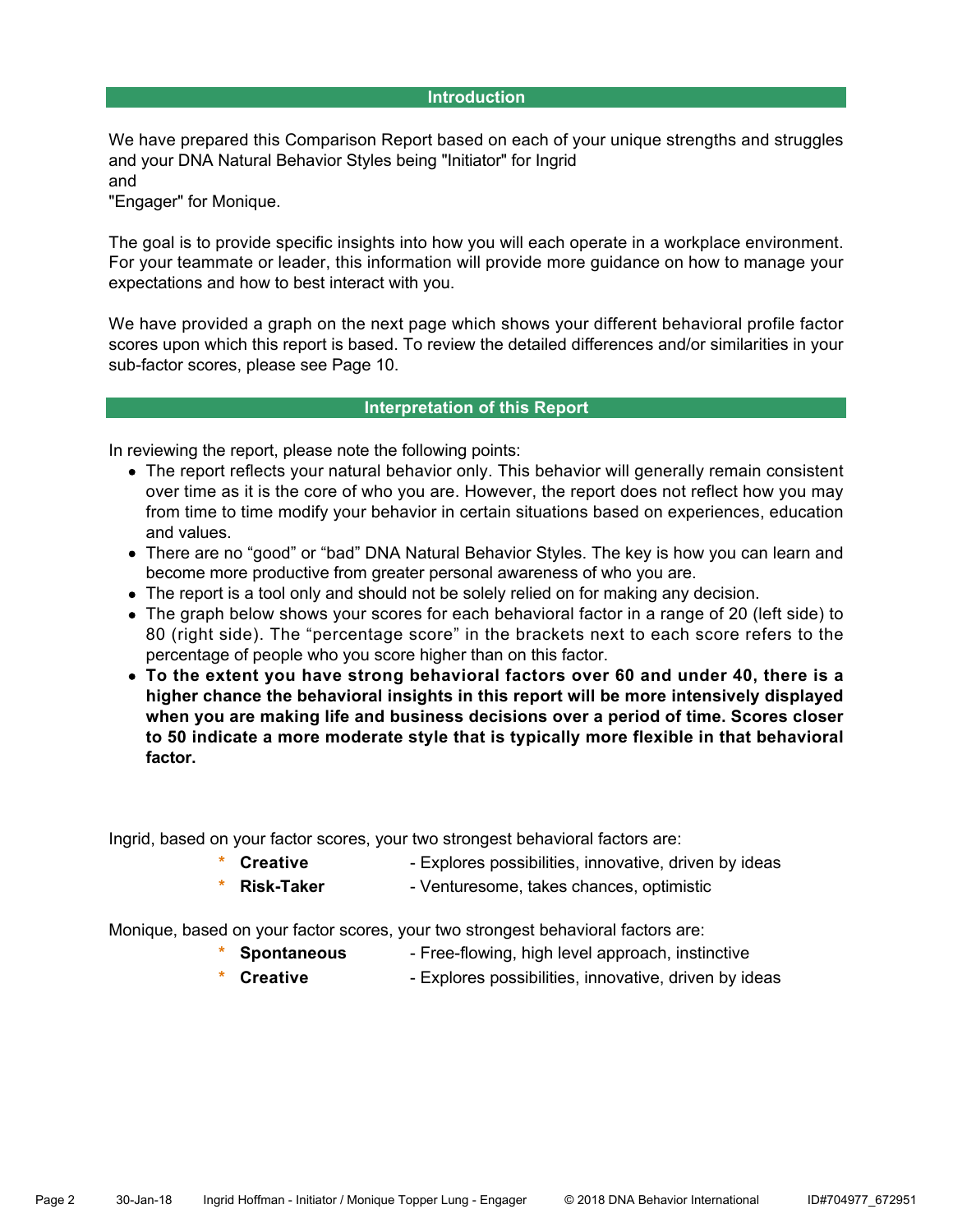# **Business DNA Natural Behavior Discovery Snapshot**



**Ingrid Monique** 





# **Work Life Planning Drivers**

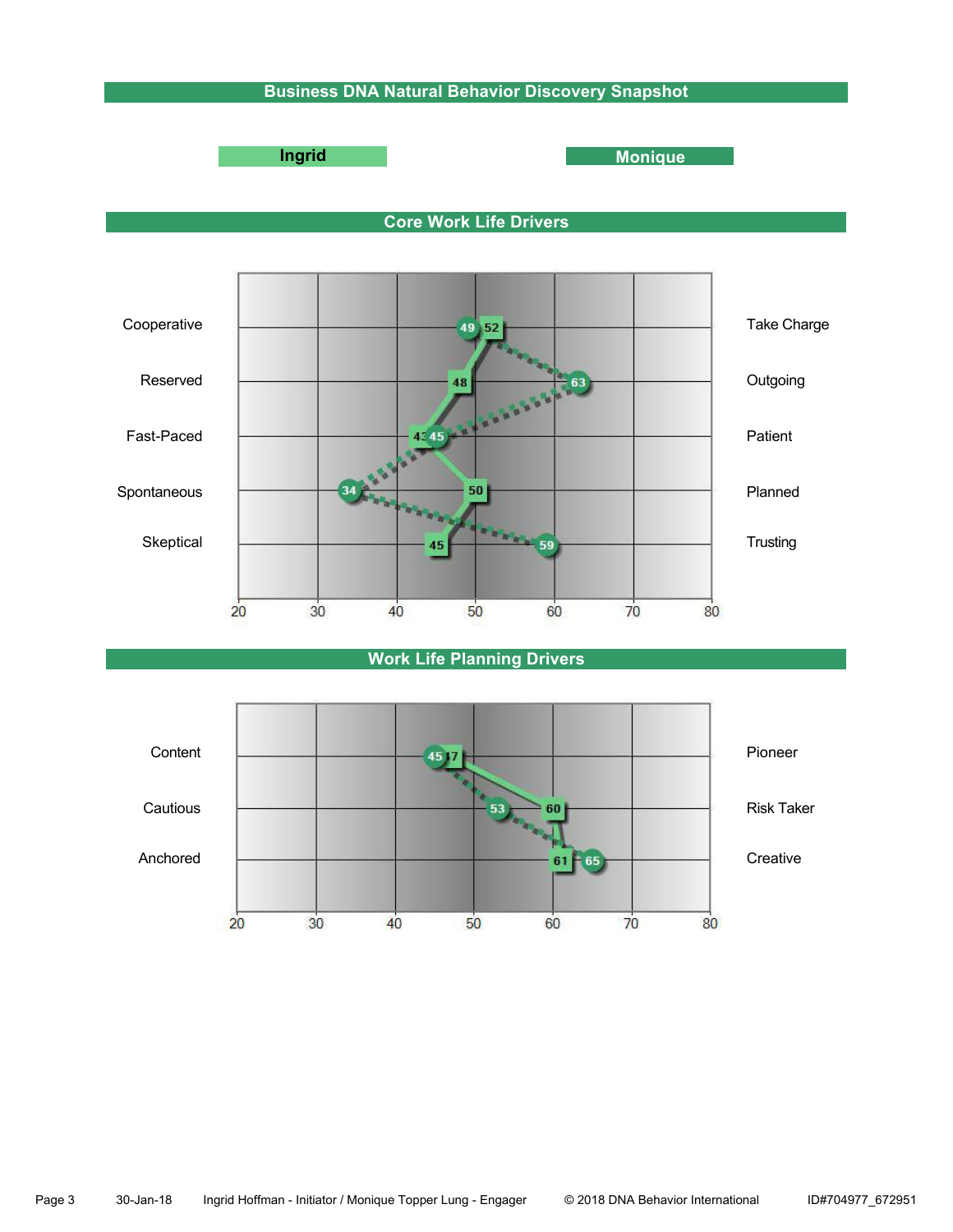# **Work Life Behavioral Attitudes**

Your natural motivations, desires and approach to Work Life are often influenced by the strongest traits in your natural behavioral style. Based on the two strongest behavioral factors shown on page 2 of this report, your primary Work Life Attitudes are summarized in the table below.

| <b>Ingrid Hoffman</b>         | <b>Work Life Attitude 1</b><br><b>Creative Factor</b> | <b>Work Life Attitude 2</b><br><b>Risk-Taker Factor</b> |  |
|-------------------------------|-------------------------------------------------------|---------------------------------------------------------|--|
| <b>Work Life Philosophy:</b>  | Being innovative                                      | Adventure oriented                                      |  |
| Workplace Approach:           | Finding the best<br>solution                          | Optimistic                                              |  |
| <b>Financial Attitude:</b>    | Invest in new ideas                                   | Seeks new<br>experiences                                |  |
| <b>Goal Setting Approach:</b> | The best way                                          | Opportunistic                                           |  |
| <b>Activity Passion:</b>      | <b>Exploring possibilities</b>                        | Being venturesome                                       |  |
| Values:                       | Continuous<br>improvement                             | Take your chances                                       |  |
| <b>Workplace Motivation:</b>  | New projects                                          | Creating new<br>opportunities                           |  |
| Strength:                     | Thinks outside the box                                | Has courage                                             |  |
| Blind-spot:                   | Easily bored                                          | Unnecessary risk taker                                  |  |
| Communication:                | <b>Brainstorm</b>                                     | Present risk and<br>reward                              |  |

| <b>Spontaneous Factor</b> | <b>Work Life Attitude 2</b><br><b>Creative Factor</b> |  |
|---------------------------|-------------------------------------------------------|--|
| <b>Being flexible</b>     | Being innovative                                      |  |
| Intuitive                 | Finding the best<br>solution                          |  |
| Spend it                  | Invest in new ideas                                   |  |
| <b>Needs boundaries</b>   | The best way                                          |  |
| Improvisation             | <b>Exploring possibilities</b>                        |  |
| Freedom                   | Continuous<br>improvement                             |  |
| <b>Fun</b>                | New projects                                          |  |
| Instinctive               | Thinks outside the box                                |  |
| Impulsive                 | Easily bored                                          |  |
| Provide broad facts       | <b>Brainstorm</b>                                     |  |
|                           | <b>Work Life Attitude 1</b>                           |  |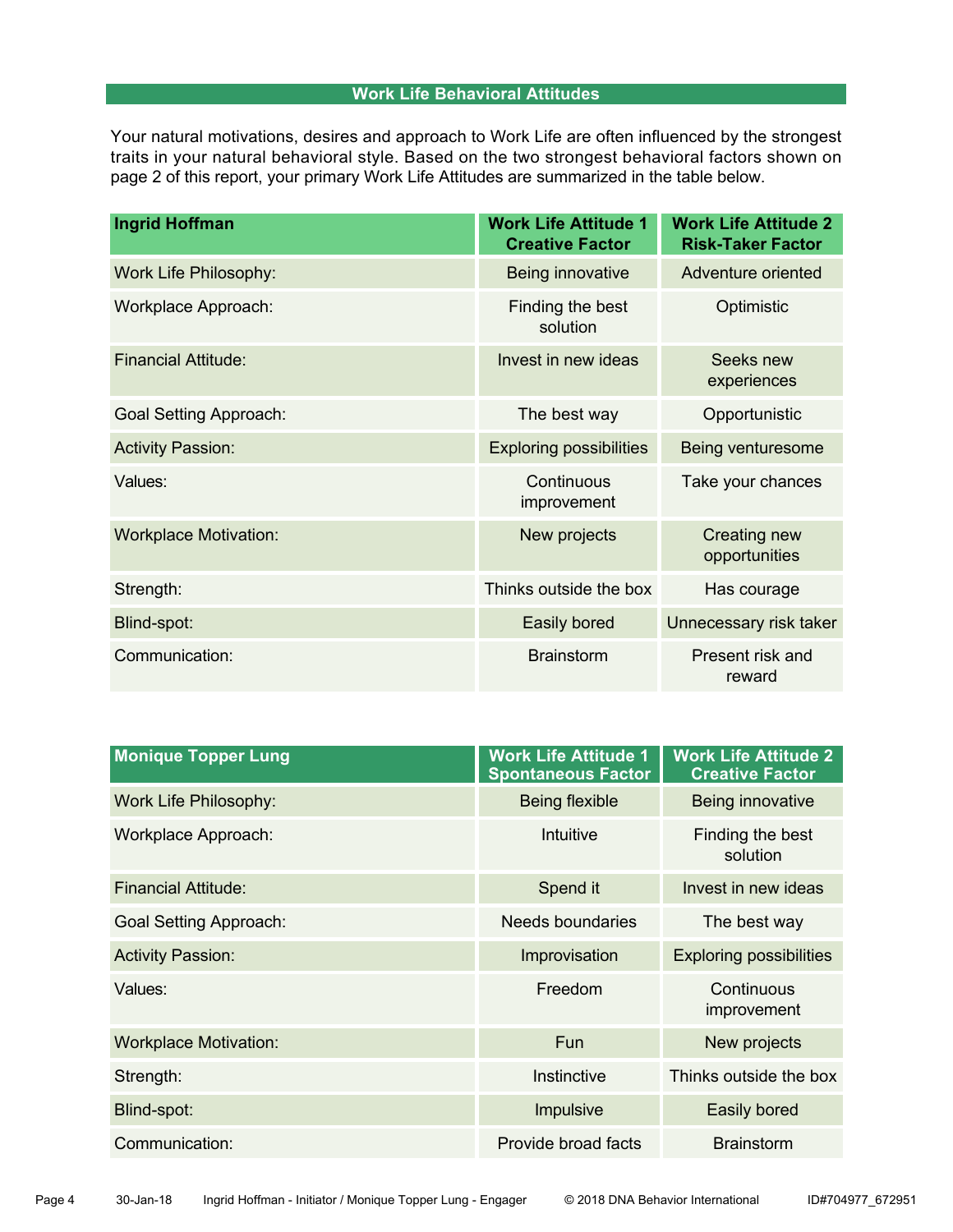# **Workplace Insights**

Based on combinations of the behavioral factors in your graph shown on page 3 of this report, your natural talents in the workplace are set out in the table below.

| <b>Ingrid Hoffman</b>                           | L/M/H         | <b>Population% (0-100%)</b> |  |  |
|-------------------------------------------------|---------------|-----------------------------|--|--|
| Desire to Make Decisions:                       | <b>MEDIUM</b> | 34%                         |  |  |
| Patiently Builds long-term Relationships:       | <b>MEDIUM</b> | 31%                         |  |  |
| <b>Focus on Bottom Line Results:</b>            | <b>MEDIUM</b> | 69%                         |  |  |
| Sets Goals for Ambitious Plans:                 | <b>MEDIUM</b> | 38%                         |  |  |
| Pursues Goals to Stay Focused on the Plan:      | <b>LOW</b>    | 16%                         |  |  |
| Prepared to Focus on and Support Innovation:    | <b>HIGH</b>   | 90%                         |  |  |
| Need for Information, Research and Analysis:    | <b>MEDIUM</b> | 66%                         |  |  |
| Ease to Communicate Directly and Candidly:      | <b>HIGH</b>   | 86%                         |  |  |
| <b>Confronts Directly and Candidly:</b>         | <b>HIGH</b>   | 76%                         |  |  |
| Ability to Empathetically Listen:               | <b>LOW</b>    | 21%                         |  |  |
| <b>Quickly Makes Decisions With Confidence:</b> | <b>HIGH</b>   | 73%                         |  |  |
| Independently Makes Decisions:                  | <b>MEDIUM</b> | 31%                         |  |  |

| <b>Monique Topper Lung</b>                                 | L/M/H         | Population% (0-100%) |  |  |
|------------------------------------------------------------|---------------|----------------------|--|--|
| Desire to Make Decisions:                                  | <b>MEDIUM</b> | 66%                  |  |  |
| Patiently Builds long-term Relationships:                  | <b>MEDIUM</b> | 66%                  |  |  |
| Focus on Bottom Line Results:                              | <b>LOW</b>    | 27%                  |  |  |
| Sets Goals for Ambitious Plans:                            | <b>MEDIUM</b> | 54%                  |  |  |
| Pursues Goals to Stay Focused on the Plan:                 | <b>LOW</b>    | 5%                   |  |  |
| Prepared to Focus on and Support Innovation:               | <b>HIGH</b>   | 86%                  |  |  |
| Need for Information, Research and Analysis:<br><b>LOW</b> |               | 5%                   |  |  |
| Ease to Communicate Directly and Candidly:                 | <b>HIGH</b>   | 86%                  |  |  |
| <b>Confronts Directly and Candidly:</b>                    | <b>HIGH</b>   | 84%                  |  |  |
| Ability to Empathetically Listen:                          | <b>LOW</b>    | 18%                  |  |  |
| <b>Quickly Makes Decisions With Confidence:</b>            | <b>HIGH</b>   | 79%                  |  |  |
| <b>Independently Makes Decisions:</b>                      | <b>MEDIUM</b> | 38%                  |  |  |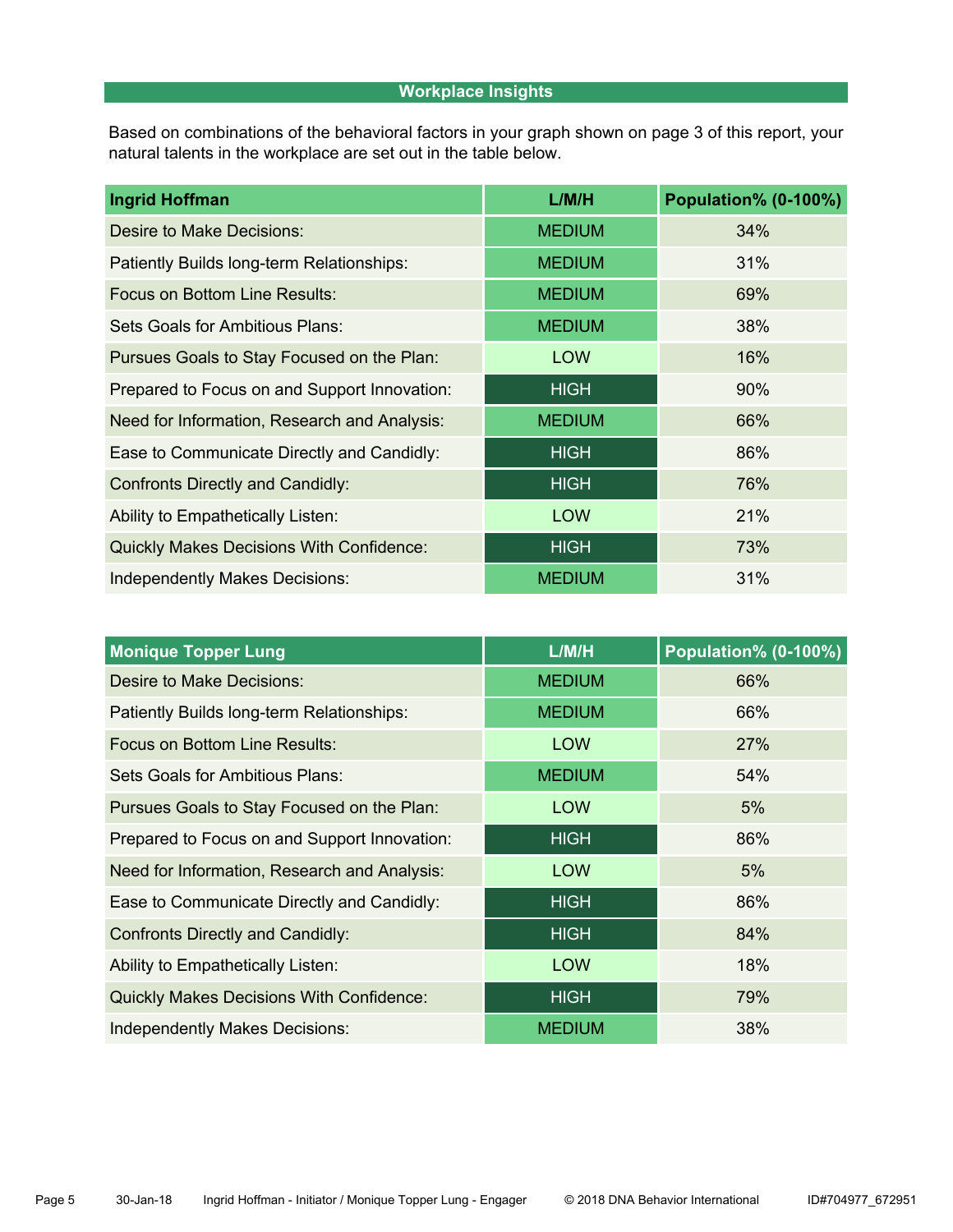#### **Your Compatibility for Interacting Together**

In this report, we have provided you each with insights for how to modify your behavior and communication with each other. These insights are based on the similarities and/or differences in your behavioral factor scores. Also, we have provided what the other person's unique strengths and struggles are so that you are more aware of them and how they are similar or different to you.

# **Use the summary below as a guide to how you can each modify your natural style when working together.**

- Need to ensure that a relaxed environment is created so that both can safely contribute their ideas
- Need to remember that while one of you may interact a lot the other will need reflection time
- Reinforce each others tendency to be combative and trigger conflict
- Need to provide a set of rules for you both to operate with but allow some flexibility for changes in plans
- Need to balance out the need to check situations out versus allowing situations to flow
- Both will be quite relaxed and seek balance
- Both are willing to take chances so may not readily see potential dangers
- Each have visionary ideas but will need to ensure they are implemented in concrete, realistic steps
- Adapt to work at a similar pace and create a shared commitment for the same vision and goals
- Need to recognize that one of you will connect with people easily and the other will stand-off and make observations
- Have a straightforward relationship and operate at a fast pace
- Benefit from one's high level on the spot approach and the follow through of the other to check out the details before moving forward
- Benefit from one's desire to investigate and the other's ability to remain approachable and create a safe environment
- Need to recognize situations change and this may upset the natural balance at times
- At times both need to slow down the impulses to take bold action and evaluate the situation
- Need to ensure that you are not always exploring new ideas and failing to consistently implement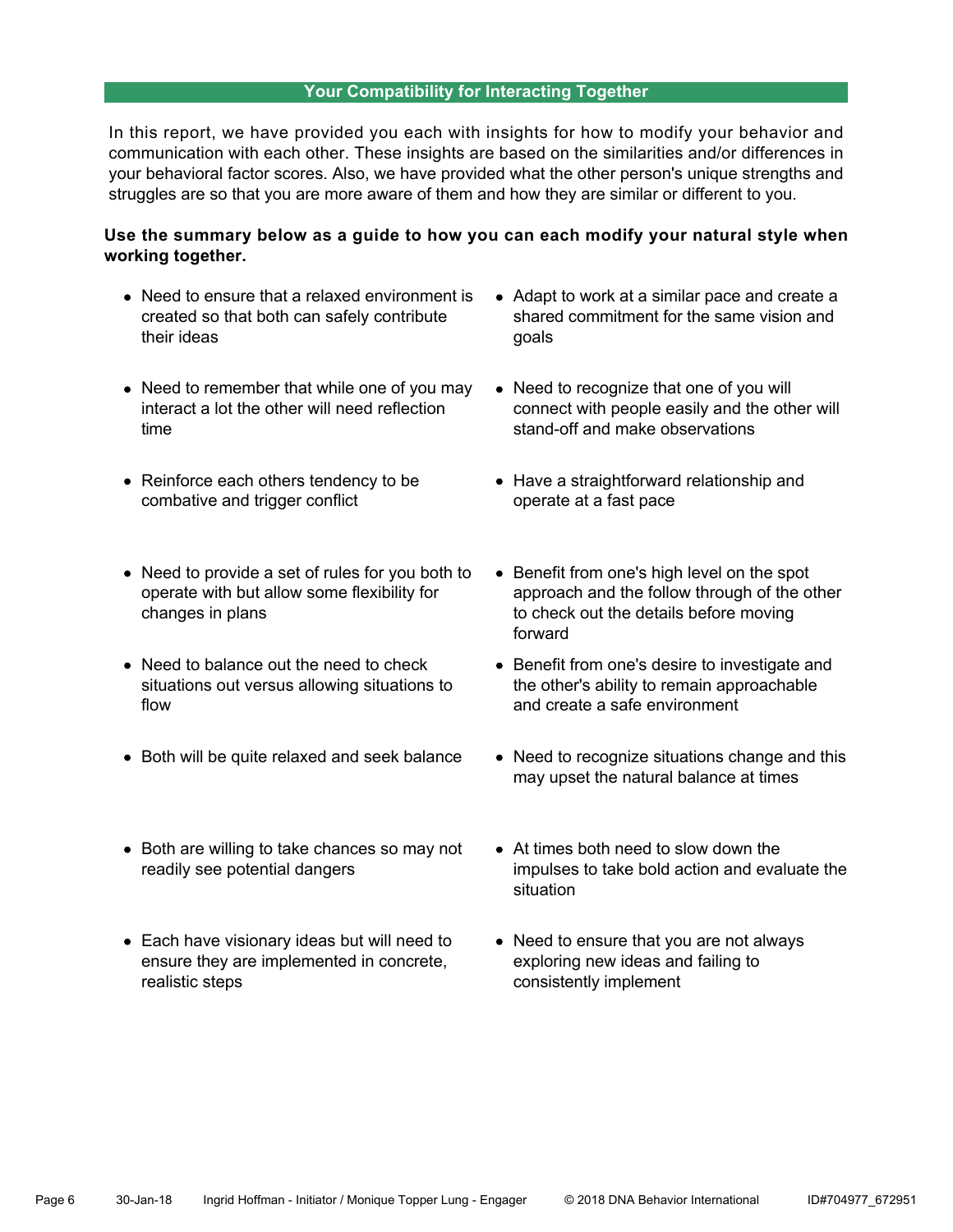#### **Your Compatibility for Interacting Together**

A strong long-term relationship with others can be built with commitment and mutual understanding. Successful relationships can be developed from any combination of behavioral style.

The graph below shows those persons whom you will most easily work with in a team because you are generally closer in relationship style, and hence minimal behavioral modification required. Also, it shows those DNA Natural Behavior Styles with whom you will have to more closely review how you each adapt because there are greater differences, and hence more behavioral modification required.

Adapting your behavior to work with another person requires concentrating more on your level of self-awareness when you are with that person. However, when a person in the team is different from you there are also many benefits because of their different perspectives. While recognizing that natural behavior is important, also sharing common values, beliefs and attitudes is important for building a successful working relationship.



 Minimal modification required Some modification required More modification required

**Ingrid - Initiator**

**Typically Works Easily With:**

Influencer, Initiator, Strategist

#### **Review How You Adapt:**

Facilitator, Reflective Thinker, Community Builder, Stylish Thinker, Relationship Builder, Adapter

**Monique - Engager Typically Works Easily With:**

Community Builder, Engager

**Review How You Adapt:** Reflective Thinker, Strategist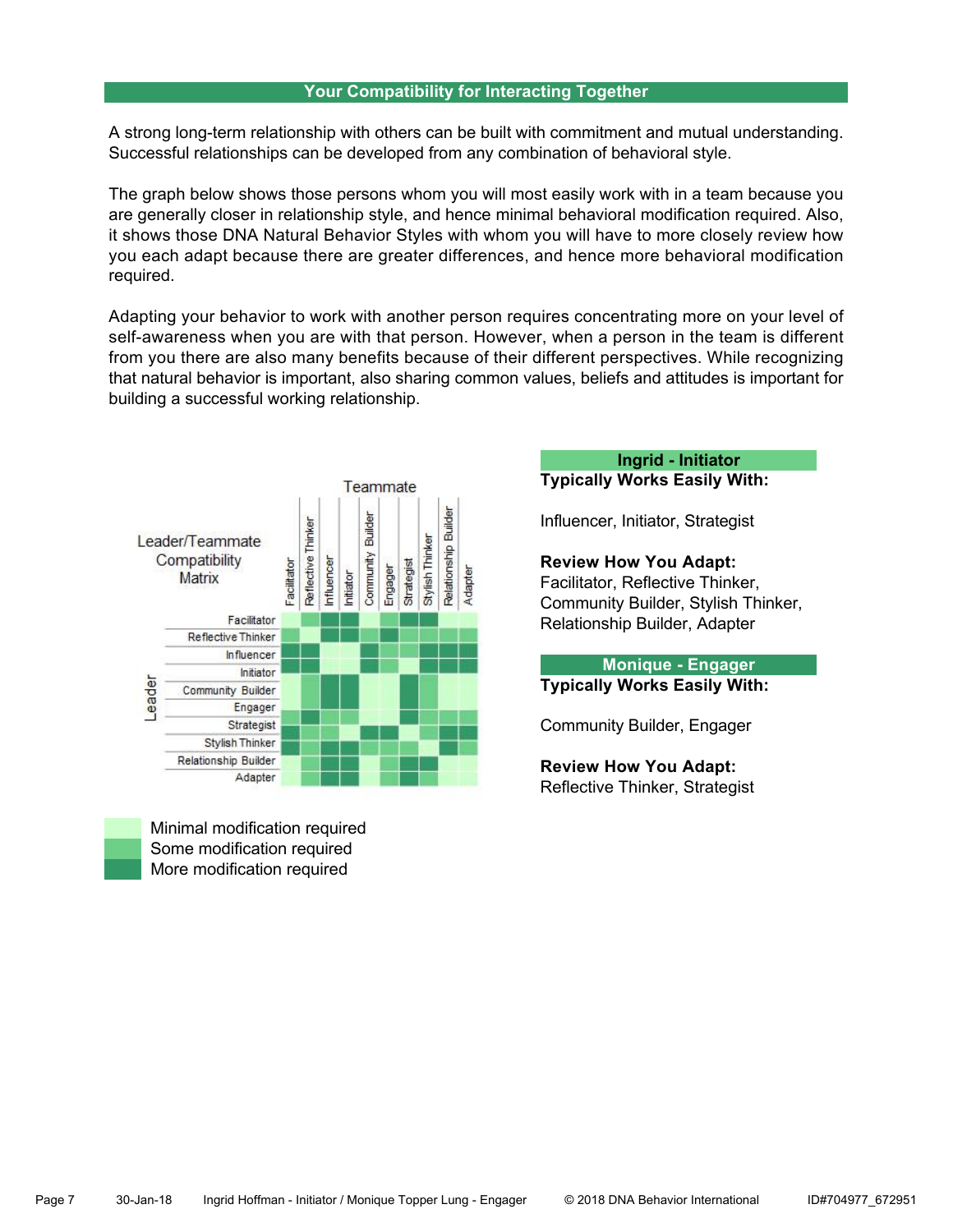#### **Ingrid's DNA Ultimate Performance Guide**

The DNA Ultimate Performance Guide in the table below has been prepared based on your scores highlighted on page 3 of this report. This information is very powerful for identifying the environment you wish to make decisions in, and for self coaching. Also, by sharing this information with others you will learn how to honor them by more effectively adapting to their needs.

The Performance Strengths are your primary talents which if used appropriately will help you in performing to your greatest potential, with the least stress. The Performance Struggles are behavioral traits which can arise from over using your Performance Strengths. We encourage you to use your strengths and manage your struggles such that they do not become weaknesses and get in the way of your maximum performance. Further, your coach, mentor, advisor, spouse, partner, family and others in your life should be aware of these Performance Strengths and Performance Struggles when relating to you.

| <b>Your Performance Strengths</b><br><b>Your Performance Struggles</b>  |                                                                         |
|-------------------------------------------------------------------------|-------------------------------------------------------------------------|
| Knowing your strengths, you can increase<br>your performance potential. | Knowing your struggles, you can reduce<br>your performance impediments. |
| • Open to unusual ideas                                                 | • Difficulty with following set procedures                              |
| • Imagines new possibilities                                            | • May fail to make ideas concrete                                       |
| • Highly curious                                                        | • May take unnecessary risks                                            |
| • Ventures into new areas                                               |                                                                         |
| • Faces danger comfortably                                              |                                                                         |

# **Your Performance Environment Keys**

*The Performance Environment Keys indicate the required setting for your maximum performance.*

- Expect/encourage my out-of-the-box thinking
	- Encourage me to brainstorm
	- Recognize my desire to investigate ideas
		- Present me with opportunities
		- Present me with the risks and return

The Performance Environment Keys indicate how you wish to be related to by others. If others relate to you on these terms then an enhanced relationship can be developed and maintained with you. You also need to be prepared to honor how others wish to be related to understanding their performance environment.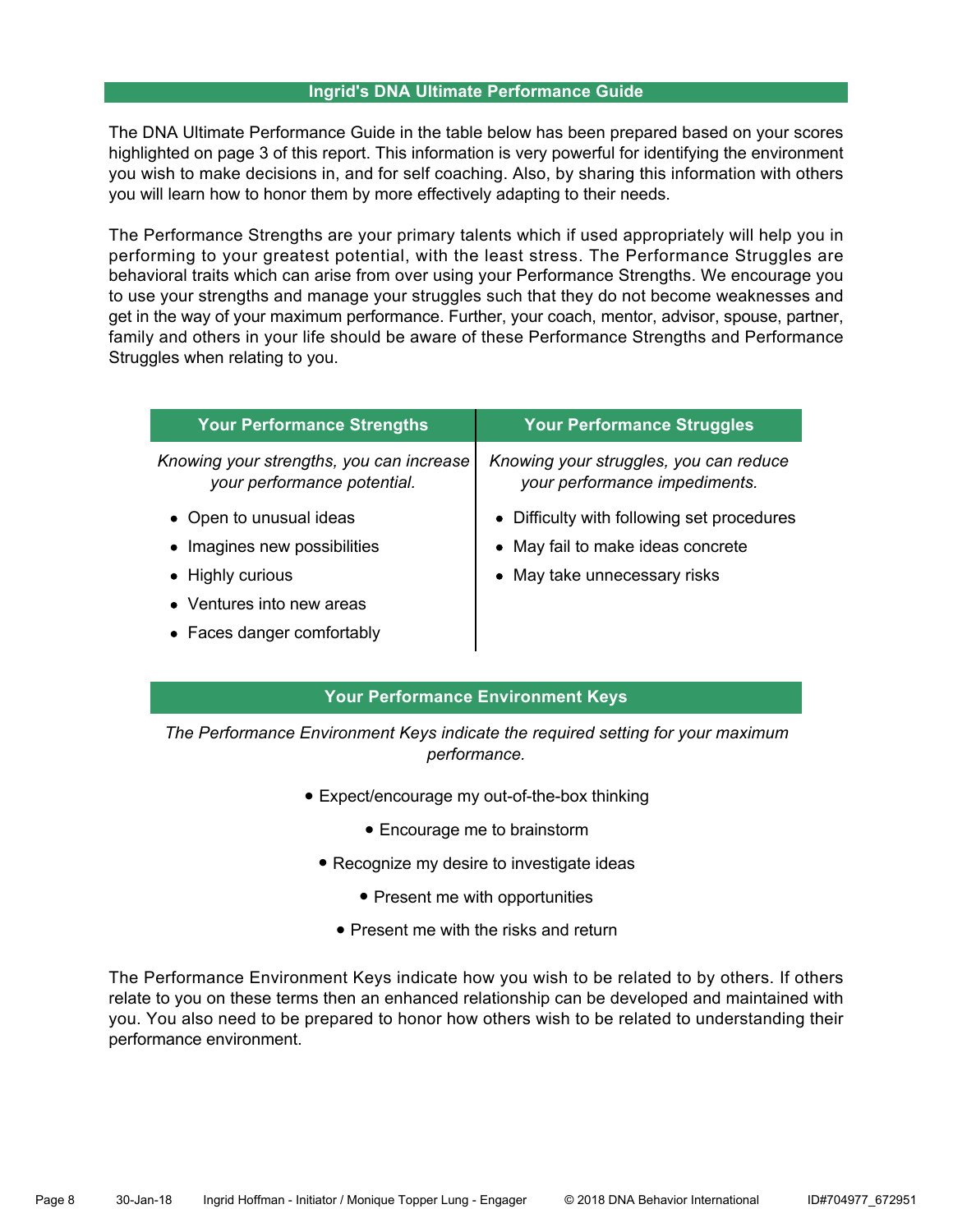#### **Monique's DNA Ultimate Performance Guide**

The DNA Ultimate Performance Guide in the table below has been prepared based on your scores highlighted on page 3 of this report. This information is very powerful for identifying the environment you wish to make decisions in, and for self coaching. Also, by sharing this information with others you will learn how to honor them by more effectively adapting to their needs.

The Performance Strengths are your primary talents which if used appropriately will help you in performing to your greatest potential, with the least stress. The Performance Struggles are behavioral traits which can arise from over using your Performance Strengths. We encourage you to use your strengths and manage your struggles such that they do not become weaknesses and get in the way of your maximum performance. Further, your coach, mentor, advisor, spouse, partner, family and others in your life should be aware of these Performance Strengths and Performance Struggles when relating to you.

| <b>Your Performance Strengths</b>                                       | <b>Your Performance Struggles</b>                                       |
|-------------------------------------------------------------------------|-------------------------------------------------------------------------|
| Knowing your strengths, you can increase<br>your performance potential. | Knowing your struggles, you can reduce<br>your performance impediments. |
| • Flexible, willing to adjust                                           | • May juggle too many ideas or tasks                                    |
| • Works well with broad concepts                                        | • Can be too quick to decide                                            |
| • Improvises or acts on the spot                                        | • Difficulty with following set procedures                              |
| • Open to unusual ideas                                                 |                                                                         |
| • Imagines new possibilities                                            |                                                                         |

# **Your Performance Environment Keys**

*The Performance Environment Keys indicate the required setting for your maximum performance.*

- Allow me plenty of freedom
- Use graphics and verbal communications
- Resist the temptation to prematurely edit my ideas
	- Expect/encourage my out-of-the-box thinking
		- Encourage me to brainstorm

The Performance Environment Keys indicate how you wish to be related to by others. If others relate to you on these terms then an enhanced relationship can be developed and maintained with you. You also need to be prepared to honor how others wish to be related to understanding their performance environment.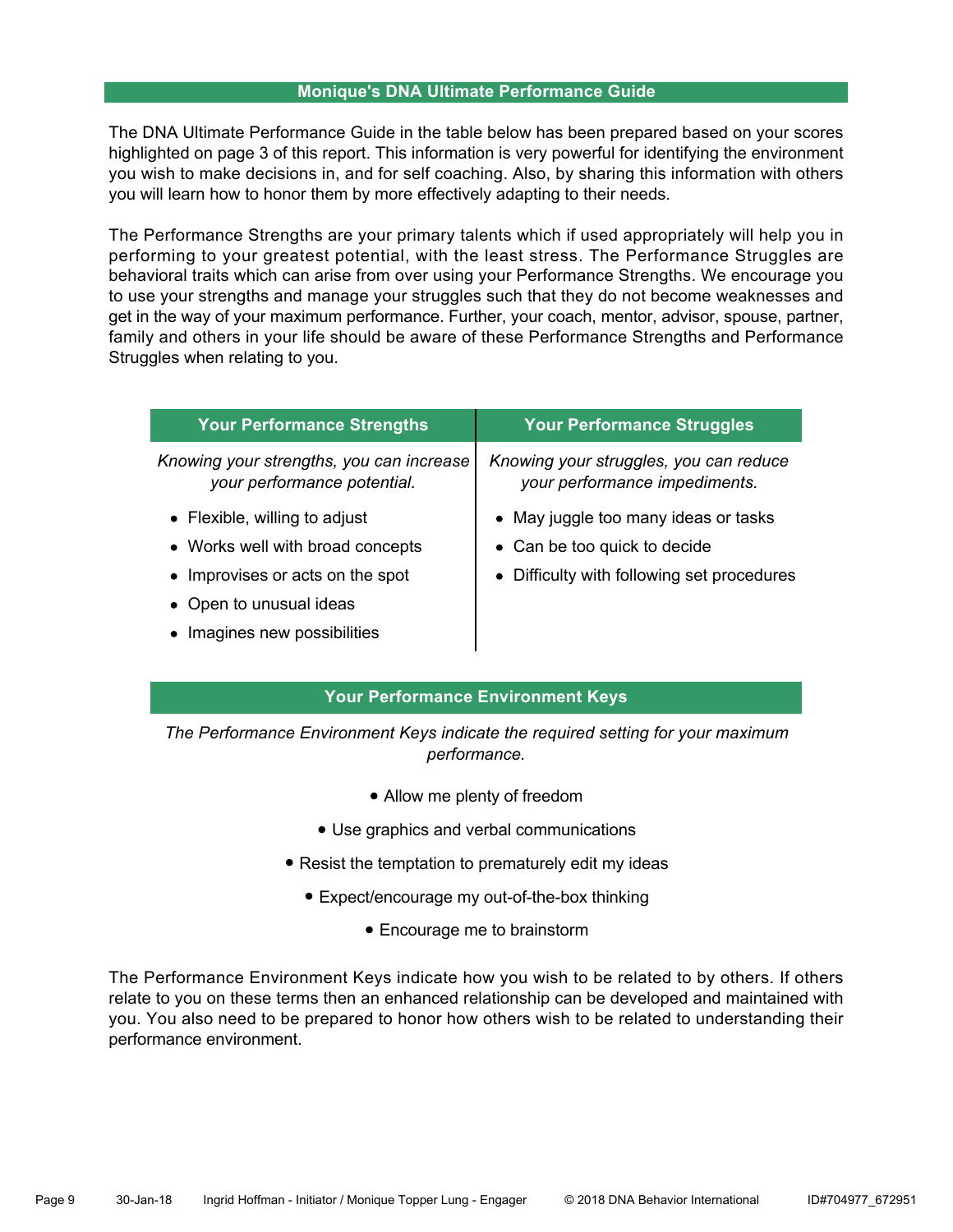# **Ingrid Monique**

### **Core Work Life Drivers**

|             | Consensus<br>Seeking       | 54<br>46                               | Authoritative |                |
|-------------|----------------------------|----------------------------------------|---------------|----------------|
| Cooperative | <b>Group</b><br>Orientated | 40<br>46                               | Self-Reliant  | Take<br>Charge |
|             | Diplomatic                 | 52<br>59                               | Frank         |                |
|             | Serious                    | 58<br>49                               | Expressive    |                |
| Reserved    | Reflective                 | 40<br>60                               | Sociable      | Outgoing       |
|             | Quiet                      | 68<br>59                               | Communicative |                |
|             | Rational                   | 444                                    | Empathetic    |                |
| Fast-Paced  | Task-<br>focused           | 47                                     | Encouraging   | Patient        |
|             | Confronting                | 444                                    | Accepting     |                |
| Spontaneous | Generalist                 | 37<br>53                               | Accurate      |                |
|             | Improviser                 | 34<br>49                               | Scheduled     | Planned        |
|             | <b>Instinctive</b>         | 37<br>46                               | Persistent    |                |
|             | Controlling                | 4851                                   | Delegator     |                |
| Skeptical   | Suspicious                 | 63<br>48                               | Open          | Trusting       |
|             | Questioning                | 445                                    | Approachable  |                |
|             | Exacting                   | 66<br>50                               | Relaxed       |                |
|             |                            | 30<br>20<br>40<br>60<br>70<br>80<br>50 |               |                |

# **Work Life Planning Drivers**